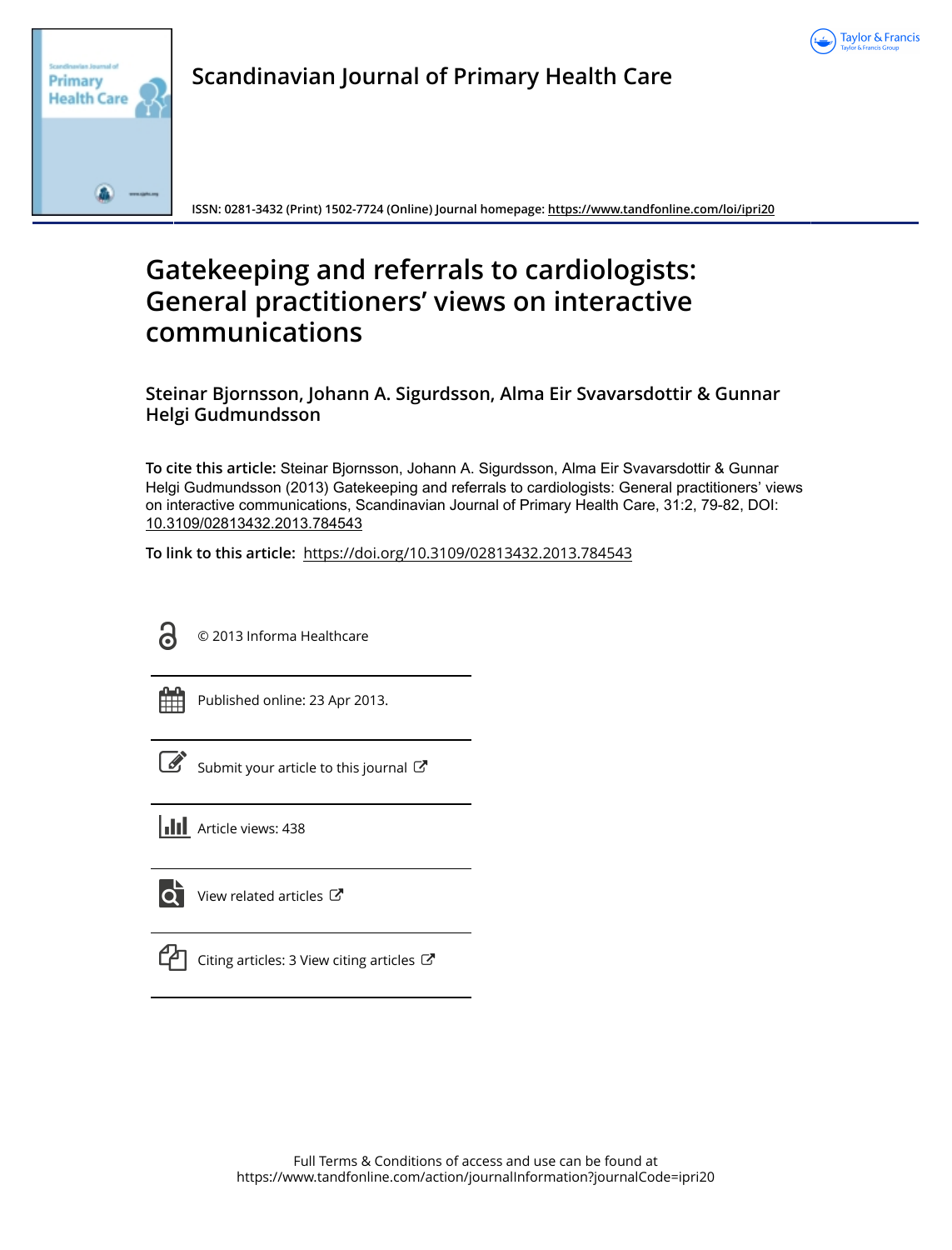### **ORIGINAL ARTICLE**

# **Gatekeeping and referrals to cardiologists: General practitioners ' views on interactive communications**

## STEINAR BJORNSSON<sup>1,2</sup>, JOHANN A. SIGURDSSON<sup>2</sup>, ALMA EIR SVAVARSDOTTIR<sup>1</sup> & GUNNAR HELGI GUDMUNDSSON<sup>1</sup>

<sup>1</sup>*Efstaleiti Primary Health Care Centre, Reykjavik, Iceland,* <sup>2</sup>*Department of Family Medicine, University of Iceland and*  Centre of Development, Health Care Centre of the Capital Area Thönglabakka 1, Reykjavik, Iceland

#### **Abstract**

*Objective.* Referrals to specialists have not been compulsory in Iceland since 1984. In 2006, referrals were again required for patients to receive reimbursement for part of the cost of appointments with cardiologists. The aim of this study was to explore GPs 'attitudes to the referral system and possible professional gain by interactive communications. *Design*. Crosssectional questionnaire survey. *Setting, subjects, and main outcome measures.* This is part of a larger study in 2007 on referrals from GPs to cardiologists. A questionnaire was sent to all working GPs in Iceland  $(n = 201)$  and responsible for 307000 inhabitants) regarding the referral process, reasons for referrals, how often a response letter was received, and GPs 'attitudes to the referral system. Responses from doctors working in rural areas were compared with those working in Reykjavik and nearby urban areas. *Results.* The response rate was 63% (126 answers). The mean age of participants was 51; 89% were GP specialists and 60% worked in Reykjavik and nearby urban areas. Almost all respondents (98%) thought that report letters from cardiologists were helpful; 64% (95% confidence interval 53–73) thought that the recently introduced referral system did increase useful information that was beneficial to their patients. There was a statistically significant difference between colleagues working in rural areas and those working in Reykjavik and nearby urban areas regarding several aspects of the referral process. *Conclusion*. A referral system increases the flow of information and mutual communications between general practitioners and specialists to the benefit of the patients. The geographical location of the health care centre may be of importance regarding the value of the referrals.

**Key Words:** *Gatekeeping , general practice , general practitioners , Iceland , opinions , primary health care , referral , rural medicine , views* 

#### **Introduction**

Well-developed primary health care is an important link in comprehensive healthcare services  $[1-4]$ . There, general practitioners (GPs) play a key role in diagnosing and treating problems and serving as professional consultants to their clients about where to seek help for further health care, when pertinent. In such instances they refer their patients to specialized physicians for further diagnosis or treatment. GPs ' professional status is thought to be stronger where working in a referral system [5]. The referral systems have, however, usually been connected with the national health insurance system's participation in costs and are generally used to direct the flow of patients to specialists. Such a system exists in many countries [5-8]. The use of referral systems has been

controversial in many parts of the world and both GPs and specialists differ in their views about such a system. There is still a lack of research on this matter, especially the pre-referral process as well as GPs ' professional evaluation of the usefulness of referrals in caring for their patients  $[5,9-15]$ .

GPs in Iceland have not served as gatekeepers for nearly three decades as formal referrals to specialists have not been required since 1984. In 2006, however, referrals were required for patients to receive reimbursement for cardiologists' fees. In our view, this primarily involved an administrative decision without a more detailed prelude, such as professional discussion among most physicians on the value of referrals as such. This gave a unique opportunity for further research into how decision-making of this kind is

ISSN 0281-3432 print/ISSN 1502-7724 online © 2013 Informa Healthcare DOI: 10.3109/02813432.2013.784543 *(Received 7 May 2012; accepted 28 January 2013)* 

Correspondence: Steinar Björnsson, Efstaleiti Primary Health Care Centre, Heilsugaeslan Efstaleiti, Efstaleiti 3, IS-103 Reykjavík, Iceland. E-mail: steinarbjorns@gmail.com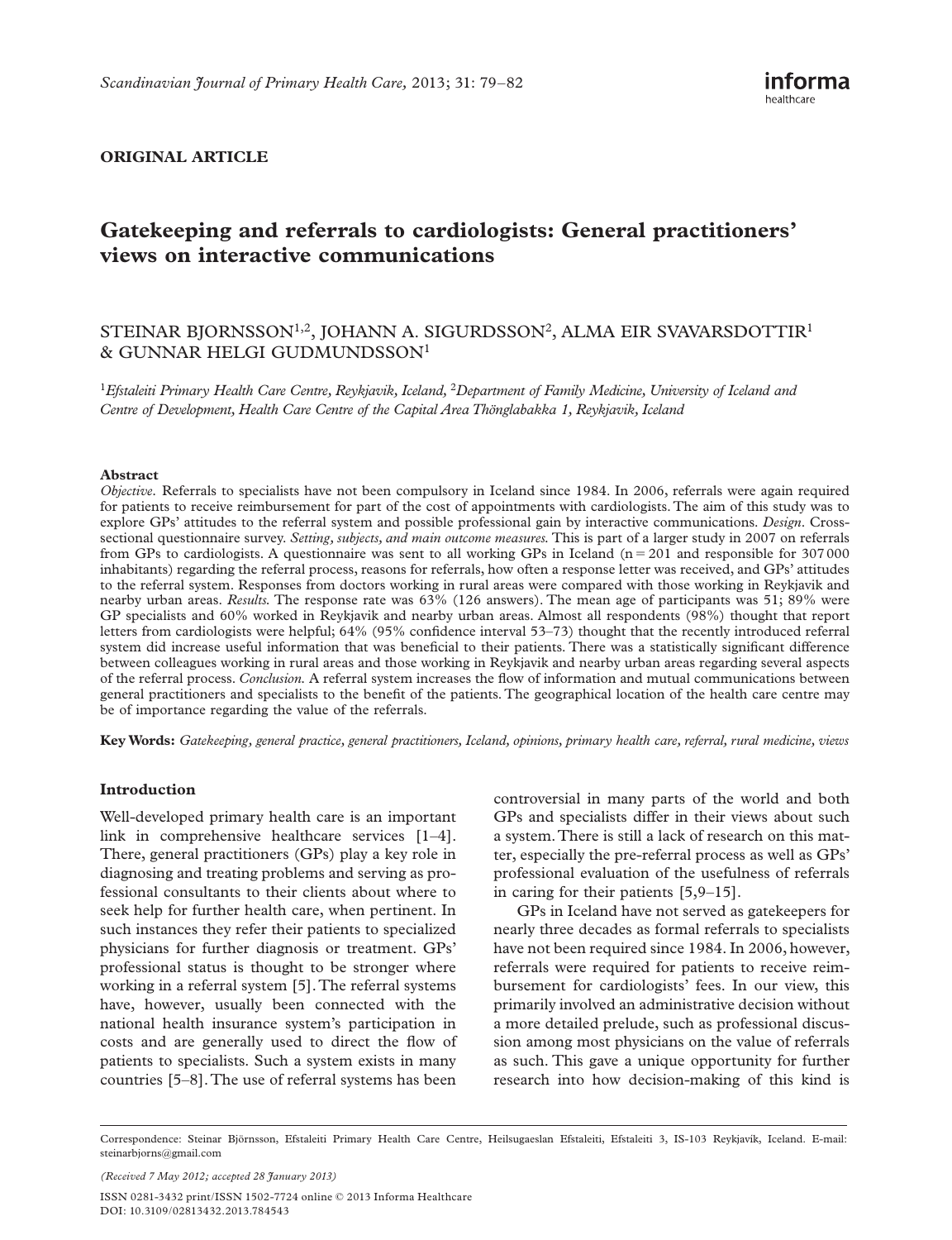The use of referral systems has been controversial. We lack knowledge on GPs' professional evaluation of the usefulness of referrals in caring for their patients.

This study indicates that:

- Mutual communications between GPs and specialized physicians benefit patients.
- The geographical location of the primary health care centre may be of importance regarding the value of referrals.

affected – for example, possible professional gains and the attitudes of patients, GPs, and specialists on the use of a referral system between GPs and other specialists. In the first part of this study we focused on our patients referred to cardiologists [10]. The response rate was 85% (209 out of 245). Eighty-nine per cent  $(95\% \text{ CI} = \text{confidence interval } 85-94)$ thought that the cardiologist should send their GP a letter concerning their visit. Our patients were used to a non-referral system before, and they were dissatisfied with the new reimbursement system for the cardiologist's fee. On the other hand, professional communications between GPs and cardiologists showed an eightfold increase in the form of referrals from GPs and a reply letter from the cardiologists, which was in accordance with the wishes of the patients [10].

The purpose of this study was to explore the attitudes of GPs in urban and rural areas towards the recently implemented system of referrals, and especially their professional reasons for the referrals to cardiologists and interactive gain.

#### **Material and methods**

In 2007 a study was undertaken on referrals from GPs to cardiologists. In the first part of our study mentioned above we used the electronic medical record system from one health centre in Reykjavik to count referrals and the reply rate of the referrals from the cardiologists. This study was further completed with a survey sent to the patients [10]. This part, the second phase of our research, includes the processing of questionnaires sent to all practising GPs in Iceland in November 2007 ( $n = 201$ ), which was about  $1\frac{1}{2}$ years after the initiation of the referral system. These GPs were considered to be responsible for primary care of the whole Icelandic population, amounting to 307 000 inhabitants at the time of the study. Sixtythree per cent (126/201) of all practising GPs in Iceland participated and 89% of them were specialists in general practice. There were missing data from

24 GPs regarding their workplace in rural versus urban areas, leaving analyses from 102 GPs for this part of our research, 62 (61%) from the urban area and 40 (39%) from the rural area.

The questionnaire contained 21 questions, including questions concerning gender, age, the physician's educational level, and the geographical location of the workplace. There were also questions about professional reasons regarding the (a) prereferral process and the goal of their referrals (whether the physician was seeking medical assistance with diagnosis and treatment, or exclusion of a serious disease), as well as (b) possible professional gain, here defined as gain through referral feedback from the cardiologist, including better information regarding treatment options, or that it was helpful in general. Furthermore, some questions addressed the GPs 'views regarding possible gain through the change from the non-referral system to this new referral system. The responses of GPs in rural areas were compared with the responses of GPs in the urban area – here defined as Reykjavik, the capital city – and adjacent areas (including Reykjanesbaer).

Statistical calculations were done in Excel and SPSS. We used the level of 95% when calculating confidence interval for proportions. The chi-squared test or Fischer's exact test and Mann-Whitney U-test were used for statistical comparison of category variables. Significance was defined as  $p < 0.05$ .

The research was presented to the National Bioethics Committee, which ruled it to be outside its legal framework.

#### **Results**

Table I shows the results of GPs' opinion on the prereferral and the goals of a referral system. They generally had the opinion that the initiative for their referral did not come from themselves, but rather from their patients or someone else. The majority of the GPs felt that they could have handled the matter themselves instead of making a referral (Table I). The attitudes of GPs in the urban area differed significantly from those physicians working in rural areas (Table I). Physicians in rural areas seldom lacked information about their patients when writing a professional referral to cardiologists, compared with physicians in the urban area ( $p < 0.05$ ).

Possible professional gain from a referral system is shown in Table II. GPs were almost unanimous (98%; 95% CI 93-99) that information in response letters from cardiologists was helpful. In 63% of instances (95% CI 55-72) they also thought that the referral system increased the availability of useful medical information that was beneficial to patients.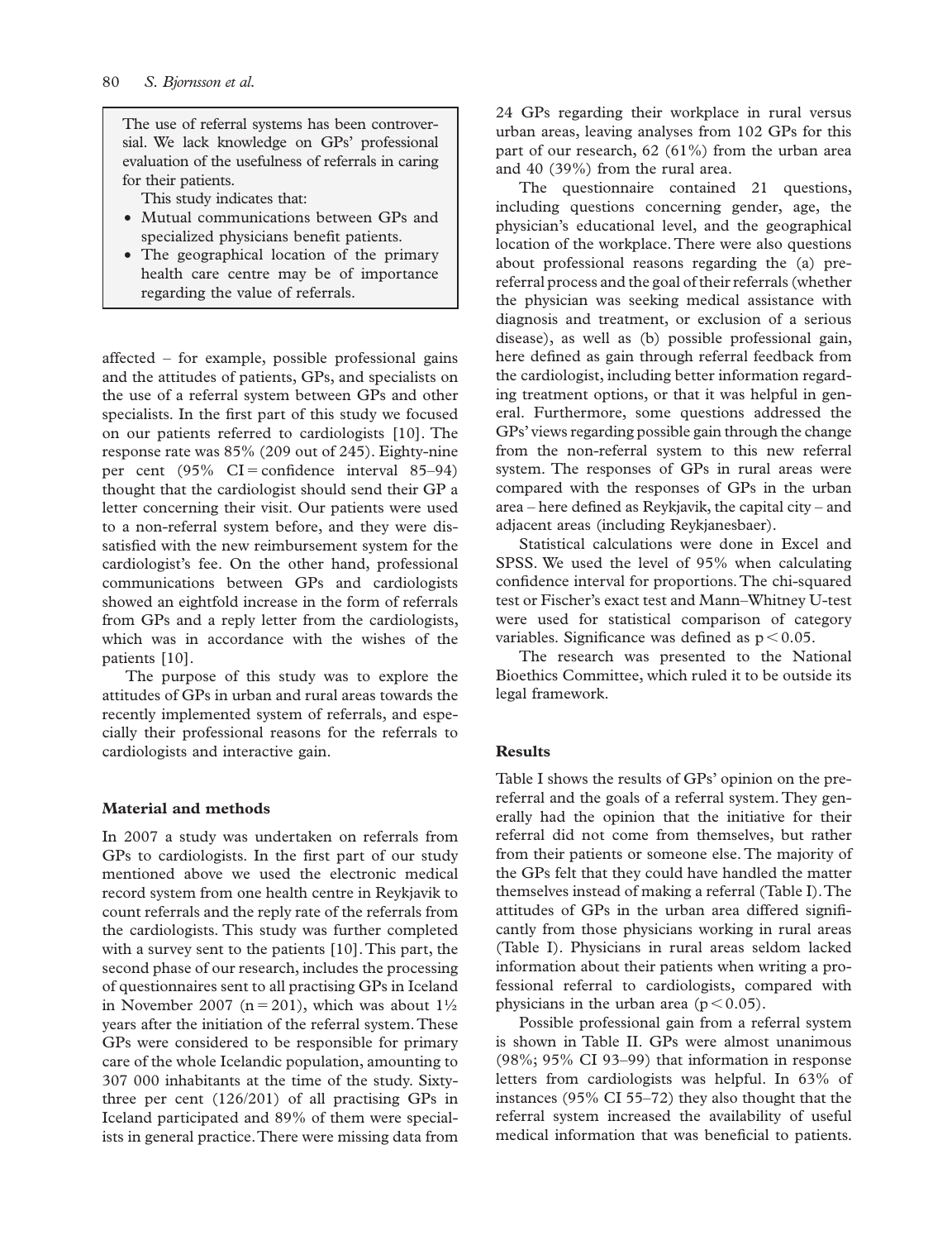Table I. GPs' opinions about the pre-referral process, and goals of a referral system to cardiologists: Those living in the urban area<sup>\*</sup> are compared with those in the rural areas of Iceland (percentages; absolute numbers in parentheses).

|                                                                                                                                                                                                                               | Total        | Urban area* | Rural area   | p-value |
|-------------------------------------------------------------------------------------------------------------------------------------------------------------------------------------------------------------------------------|--------------|-------------|--------------|---------|
| When I refer a patient, the situation is "rather often" or "very<br>often" that the initiative comes from the patient, or the referral is<br>not at my initiative                                                             | 88 (110/125) | 98 (61/62)  | 68 (27/40)   | < 0.001 |
| When I refer a patient, I "often" or "very often" feel that I could<br>have handled the matter myself instead of making the referral                                                                                          | 78 (93/120)  | 88 (51/58)  | 55 $(22/40)$ | < 0.001 |
| When I write a referral, it is "rather" or "very" seldom that the aim<br>is to get specialist "help with diagnosis or treatment", "to exclude"<br>serious disease", or "to get better information about treatment<br>options" | 76 (91/120)  | 85(51/60)   | 66 (25/38)   | < 0.05  |
| When the issue of referral arises, I "often" or "very often" lack<br>information about the patient for the purpose of writing a referral<br>of high quality.                                                                  | 30(36/122)   | 41(25/61)   | 18 (7/39)    | < 0.05  |

Notes: \*Reykjavik, Kopavogur, Hafnarfjördur, Gardabaer, Seltjarnarnes, Mosfellsbaer and Reykjanesbaer.

This opinion was stronger among GPs in the urban area compared with those of the rural GPs (Table II). Fifty per cent of GPs were satisfied with the change from no referral system to this type of referral system (Table II).

Ninety per cent of GPs would never, or very seldom, refuse to refer a patient. Physicians' positions on the recently implemented referral system did not differ by gender or age (no significant difference).

#### **Discussion**

GPs are apparently unanimous that mutual communications through referrals and specialists' reply letters are beneficial in taking care of patients. GPs' local conditions have a great deal to do with the prereferral process. The findings indicate that in rural locations where there is less access to specialists (for example, greater distance and fewer specialists), rural GPs have more information about their patients with cardiovascular diseases and when they refer their patients to cardiologists they do it more often on their own initiative compared with their colleagues

in the capital area. Professional communications in the form of referrals were possibly better in rural areas than in the urban area. A recent meta-analysis states that patients' outcomes improved with good professional communications between GPs and specialists [16], and this is in harmony with our interpretation of the findings of this research.

The advantages of the referral system seem furthermore to be based on increased mutual communication between professionals. The disadvantages seem to be the reimbursement requirements incorporated in the new system in Iceland. It must be borne in mind that the implementation of the new referral system was an administrative decision without professional preparation or discussion within the medical profession. Demand for a referral letter probably leads to an increased workload if the initiative for the referral did not come from GPs themselves.

The response rate in this study is comparable to or better than that in various similar studies [14,15,17]. Although the number of participants seems small, it must be kept in mind that that the target group was all GPs in Iceland and their opinion

Table II. Possible professional gain from a referral system according to the GPs' opinions: Those living in the urban area\* are compared with those in the rural areas of Iceland (percentages; absolute numbers in parentheses).

|                                                                                                          | Total        | Urban area* | Rural area | p-value   |
|----------------------------------------------------------------------------------------------------------|--------------|-------------|------------|-----------|
| The new referral system is for the benefit of the patients as it adds<br>to the GP's medical information | 63 (77/122)  | 80(48/61)   | 39 (15/38) | 0.001     |
| Information in the response letters from the cardiologists is helpful                                    | 98 (122/125) | 97(60/62)   | 98 (39/40) | <b>NS</b> |
| I am satisfied, "very much", "rather much", or "moderately" with<br>the present referral system.         | 50(61/123)   | 44 (27/62)  | 62 (24/39) | <b>NS</b> |
| GPs who estimate that they get a letter in more than 50% of cases<br>from the cardiologists              | 64 (79/123)  | 54 (33/61)  | 82 (32/39) | 0.01      |
| I am more alert than before to the number of patients in my<br>practice with cardiovascular diseases.    | 25(31/124)   | 34(21/62)   | 12(5/41)   | < 0.05    |

Notes: \*Reykjavik, Kopavogur, Hafnarfjördur, Gardabaer, Seltjarnarnes, Mosfellsbaer and Reykjanesbaer. NS = not significant.